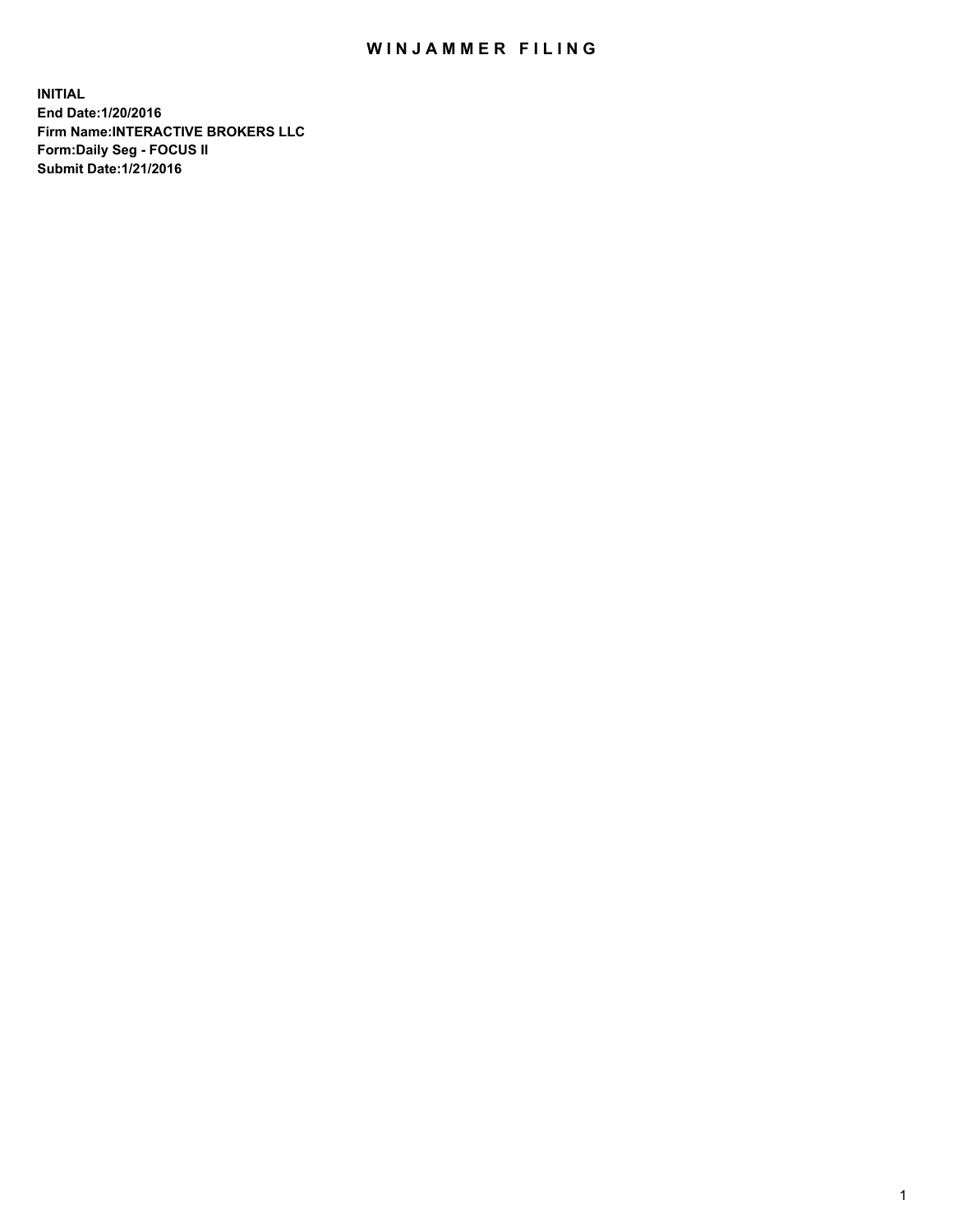## **INITIAL End Date:1/20/2016 Firm Name:INTERACTIVE BROKERS LLC Form:Daily Seg - FOCUS II Submit Date:1/21/2016 Daily Segregation - Cover Page**

| Name of Company<br><b>Contact Name</b><br><b>Contact Phone Number</b><br><b>Contact Email Address</b>                                                                                                                                                                                                                         | <b>INTERACTIVE BROKERS LLC</b><br><b>Alex Parker</b><br>203-618-7738<br>aparker@interactivebrokers.com |
|-------------------------------------------------------------------------------------------------------------------------------------------------------------------------------------------------------------------------------------------------------------------------------------------------------------------------------|--------------------------------------------------------------------------------------------------------|
| FCM's Customer Segregated Funds Residual Interest Target (choose one):<br>a. Minimum dollar amount: ; or<br>b. Minimum percentage of customer segregated funds required:% ; or<br>c. Dollar amount range between: and; or<br>d. Percentage range of customer segregated funds required between:% and%.                        | <u>0</u><br>155,000,000 245,000,000<br>0 <sub>0</sub>                                                  |
| FCM's Customer Secured Amount Funds Residual Interest Target (choose one):<br>a. Minimum dollar amount: ; or<br>b. Minimum percentage of customer secured funds required:%; or<br>c. Dollar amount range between: and; or<br>d. Percentage range of customer secured funds required between: % and %.                         | <u>0</u><br>80,000,000 120,000,000<br><u>00</u>                                                        |
| FCM's Cleared Swaps Customer Collateral Residual Interest Target (choose one):<br>a. Minimum dollar amount: ; or<br>b. Minimum percentage of cleared swaps customer collateral required:%; or<br>c. Dollar amount range between: and; or<br>d. Percentage range of cleared swaps customer collateral required between:% and%. | <u>0</u><br>0 <sub>0</sub><br>0 <sub>0</sub>                                                           |

Attach supporting documents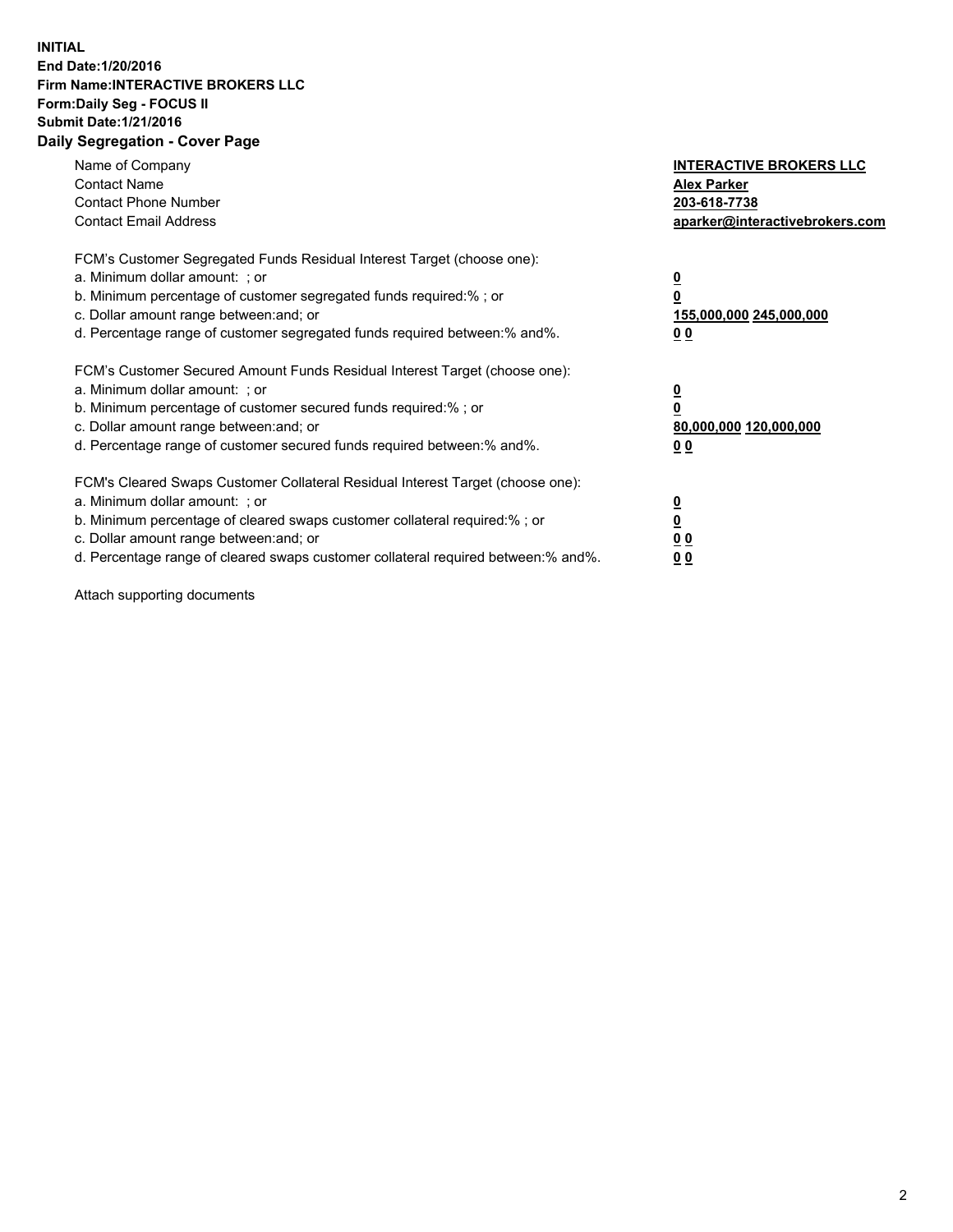## **INITIAL End Date:1/20/2016 Firm Name:INTERACTIVE BROKERS LLC Form:Daily Seg - FOCUS II Submit Date:1/21/2016 Daily Segregation - Secured Amounts**

|     | any ovgrogation oooaroa Amoante                                                                   |                                    |
|-----|---------------------------------------------------------------------------------------------------|------------------------------------|
|     | Foreign Futures and Foreign Options Secured Amounts                                               |                                    |
|     | Amount required to be set aside pursuant to law, rule or regulation of a foreign                  | $0$ [7305]                         |
|     | government or a rule of a self-regulatory organization authorized thereunder                      |                                    |
| 1.  | Net ledger balance - Foreign Futures and Foreign Option Trading - All Customers                   |                                    |
|     | A. Cash                                                                                           | 355,855,934 [7315]                 |
|     | B. Securities (at market)                                                                         | $0$ [7317]                         |
| 2.  | Net unrealized profit (loss) in open futures contracts traded on a foreign board of trade         | -1,691,534 [7325]                  |
| 3.  | Exchange traded options                                                                           |                                    |
|     | a. Market value of open option contracts purchased on a foreign board of trade                    | 109,680 [7335]                     |
|     | b. Market value of open contracts granted (sold) on a foreign board of trade                      | -210,337 [7337]                    |
| 4.  | Net equity (deficit) (add lines 1.2. and 3.)                                                      | 354,063,743 [7345]                 |
| 5.  | Account liquidating to a deficit and account with a debit balances - gross amount                 | 147,775 [7351]                     |
|     | Less: amount offset by customer owned securities                                                  | 0 [7352] 147,775 [7354]            |
| 6.  | Amount required to be set aside as the secured amount - Net Liquidating Equity                    | 354,211,518 [7355]                 |
|     | Method (add lines 4 and 5)                                                                        |                                    |
| 7.  | Greater of amount required to be set aside pursuant to foreign jurisdiction (above) or line<br>6. | 354,211,518 [7360]                 |
|     | FUNDS DEPOSITED IN SEPARATE REGULATION 30.7 ACCOUNTS                                              |                                    |
| 1.  | Cash in banks                                                                                     |                                    |
|     | A. Banks located in the United States                                                             | 500,149 [7500]                     |
|     | B. Other banks qualified under Regulation 30.7                                                    | 0 [7520] 500,149 [7530]            |
| 2.  | Securities                                                                                        |                                    |
|     | A. In safekeeping with banks located in the United States                                         | 400,023,654 [7540]                 |
|     | B. In safekeeping with other banks qualified under Regulation 30.7                                | 0 [7560] 400,023,654 [7570]        |
| 3.  | Equities with registered futures commission merchants                                             |                                    |
|     | A. Cash                                                                                           | $0$ [7580]                         |
|     | <b>B.</b> Securities                                                                              | $0$ [7590]                         |
|     | C. Unrealized gain (loss) on open futures contracts                                               | $0$ [7600]                         |
|     | D. Value of long option contracts                                                                 | $0$ [7610]                         |
|     | E. Value of short option contracts                                                                | 0 [7615] 0 [7620]                  |
| 4.  | Amounts held by clearing organizations of foreign boards of trade                                 |                                    |
|     | A. Cash                                                                                           | $0$ [7640]                         |
|     | <b>B.</b> Securities                                                                              | $0$ [7650]                         |
|     | C. Amount due to (from) clearing organization - daily variation                                   | $0$ [7660]                         |
|     | D. Value of long option contracts                                                                 | $0$ [7670]                         |
|     | E. Value of short option contracts                                                                | 0 [7675] 0 [7680]                  |
| 5.  | Amounts held by members of foreign boards of trade                                                |                                    |
|     | A. Cash                                                                                           | 90,030,101 [7700]                  |
|     | <b>B.</b> Securities                                                                              | $0$ [7710]                         |
|     | C. Unrealized gain (loss) on open futures contracts                                               | 13,913,178 [7720]                  |
|     | D. Value of long option contracts                                                                 | 109,676 [7730]                     |
|     | E. Value of short option contracts                                                                | -210,330 [7735] 103,842,625 [7740] |
| 6.  | Amounts with other depositories designated by a foreign board of trade                            | 0 [7760]                           |
| 7.  | Segregated funds on hand                                                                          | $0$ [7765]                         |
| 8.  | Total funds in separate section 30.7 accounts                                                     | 504,366,428 [7770]                 |
| 9.  | Excess (deficiency) Set Aside for Secured Amount (subtract line 7 Secured Statement               | 150,154,910 [7380]                 |
|     | Page 1 from Line 8)                                                                               |                                    |
| 10. | Management Target Amount for Excess funds in separate section 30.7 accounts                       | 80,000,000 [7780]                  |
| 11. | Excess (deficiency) funds in separate 30.7 accounts over (under) Management Target                | 70,154,910 [7785]                  |
|     |                                                                                                   |                                    |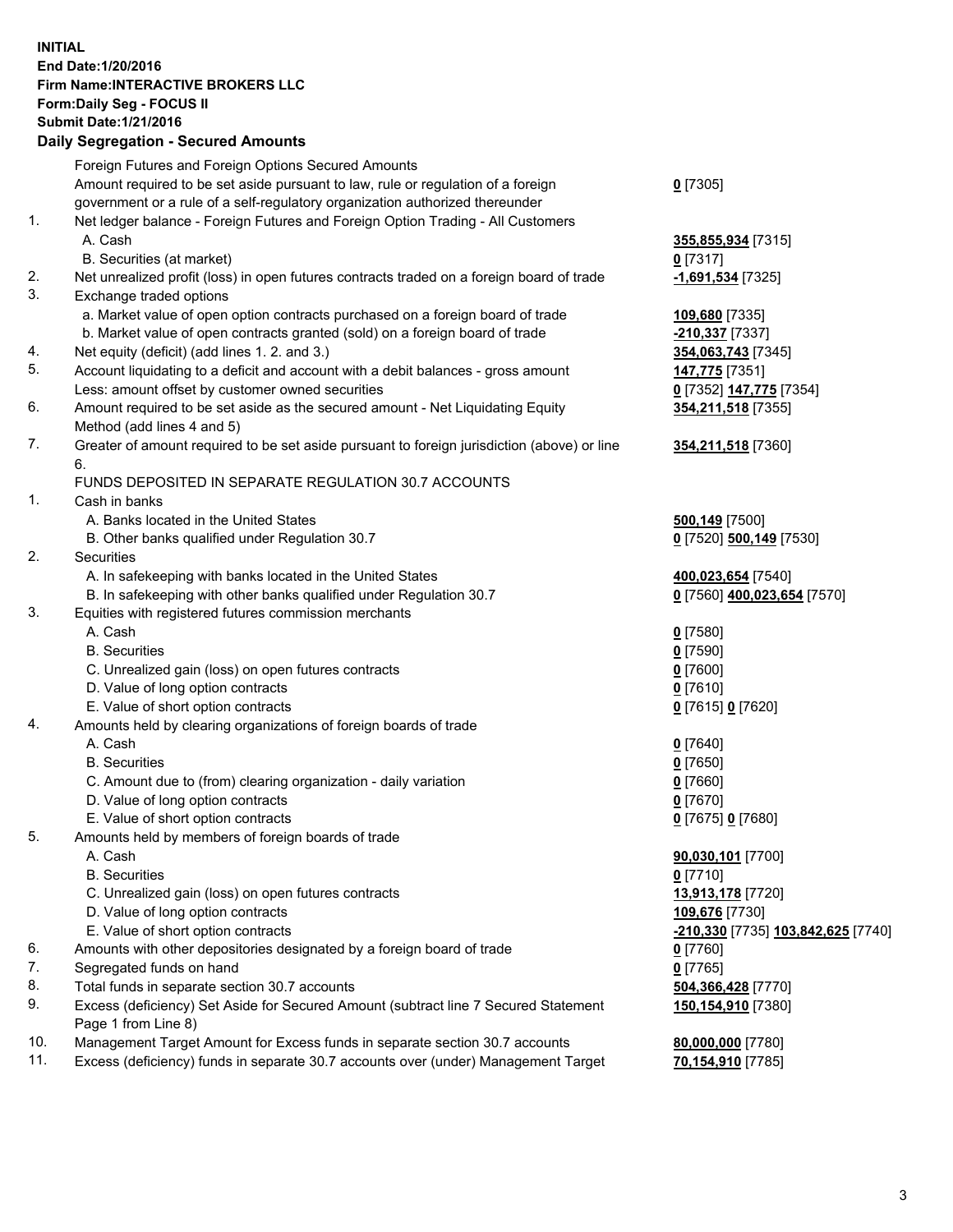**INITIAL End Date:1/20/2016 Firm Name:INTERACTIVE BROKERS LLC Form:Daily Seg - FOCUS II Submit Date:1/21/2016 Daily Segregation - Segregation Statement** SEGREGATION REQUIREMENTS(Section 4d(2) of the CEAct) 1. Net ledger balance A. Cash **2,662,714,605** [7010] B. Securities (at market) **0** [7020] 2. Net unrealized profit (loss) in open futures contracts traded on a contract market **109,685,652** [7030] 3. Exchange traded options A. Add market value of open option contracts purchased on a contract market **124,253,248** [7032] B. Deduct market value of open option contracts granted (sold) on a contract market **-252,957,432** [7033] 4. Net equity (deficit) (add lines 1, 2 and 3) **2,643,696,073** [7040] 5. Accounts liquidating to a deficit and accounts with debit balances - gross amount **100,408** [7045] Less: amount offset by customer securities **0** [7047] **100,408** [7050] 6. Amount required to be segregated (add lines 4 and 5) **2,643,796,481** [7060] FUNDS IN SEGREGATED ACCOUNTS 7. Deposited in segregated funds bank accounts A. Cash **376,248,240** [7070] B. Securities representing investments of customers' funds (at market) **1,471,334,535** [7080] C. Securities held for particular customers or option customers in lieu of cash (at market) **0** [7090] 8. Margins on deposit with derivatives clearing organizations of contract markets A. Cash **46,889,526** [7100] B. Securities representing investments of customers' funds (at market) **1,105,789,760** [7110] C. Securities held for particular customers or option customers in lieu of cash (at market) **0** [7120] 9. Net settlement from (to) derivatives clearing organizations of contract markets **-33,401,090** [7130] 10. Exchange traded options A. Value of open long option contracts **124,243,963** [7132] B. Value of open short option contracts **-252,948,185** [7133] 11. Net equities with other FCMs A. Net liquidating equity **0** [7140] B. Securities representing investments of customers' funds (at market) **0** [7160] C. Securities held for particular customers or option customers in lieu of cash (at market) **0** [7170] 12. Segregated funds on hand **0** [7150] 13. Total amount in segregation (add lines 7 through 12) **2,838,156,749** [7180] 14. Excess (deficiency) funds in segregation (subtract line 6 from line 13) **194,360,268** [7190] 15. Management Target Amount for Excess funds in segregation **155,000,000** [7194] **39,360,268** [7198]

16. Excess (deficiency) funds in segregation over (under) Management Target Amount Excess